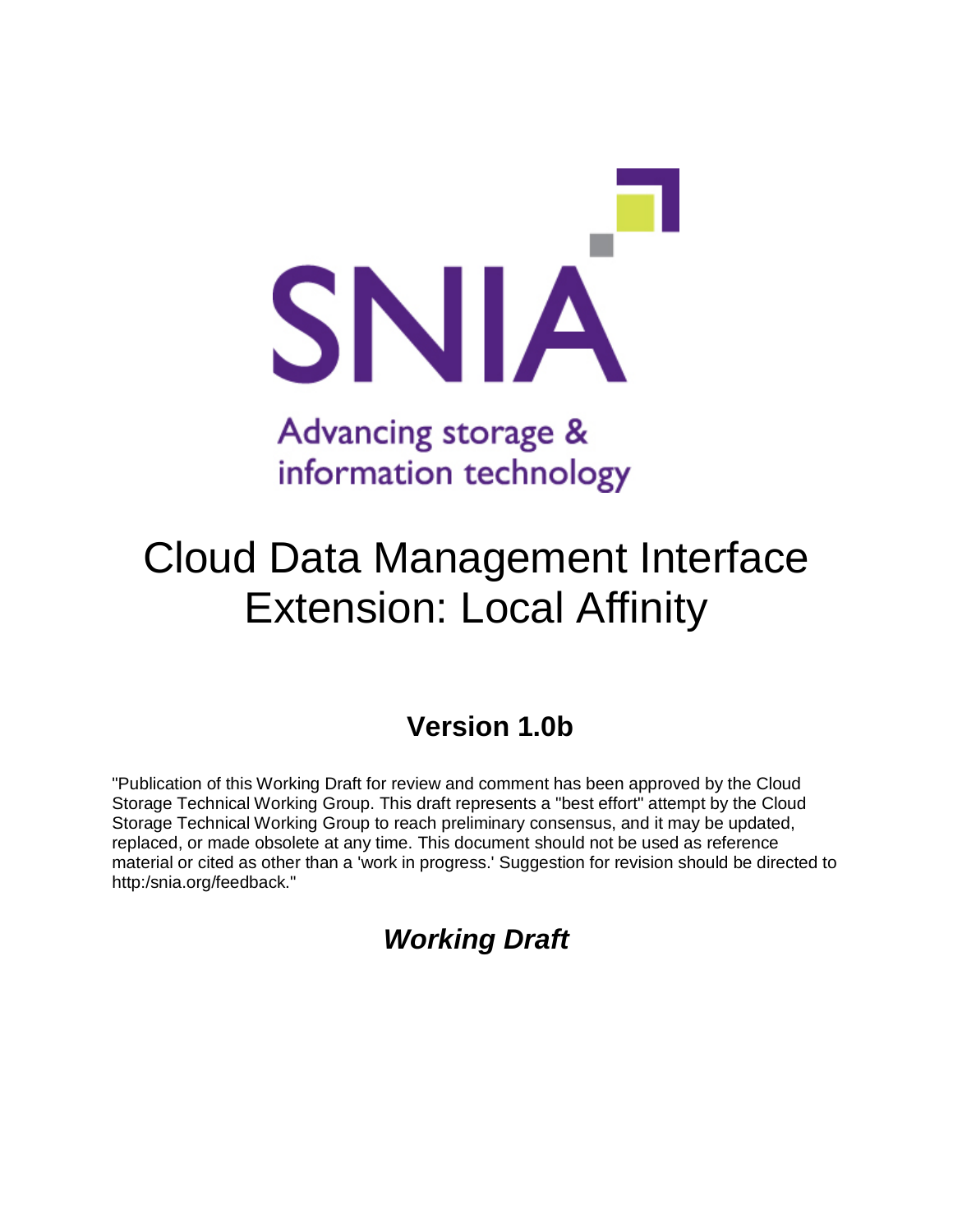#### **Revision History**

| <b>Date</b> | <b>Version</b> | Βv                                                                | <b>Comments</b>           |
|-------------|----------------|-------------------------------------------------------------------|---------------------------|
| 1/22/12     | 1.0a           | John Eastman,<br>Mezeo Software<br>James Perry, Mezeo<br>Software | Initial Creation          |
| 1/23/12     | 1.0b           | Marie McMinn                                                      | Performed technical edit. |

The SNIA hereby grants permission for individuals to use this document for personal use only, and for corporations and other business entities to use this document for internal use only (including internal copying, distribution, and display) provided that:

- Any text, diagram, chart, table, or definition reproduced shall be reproduced in its entirety with no alteration, and,
- Any document, printed or electronic, in which material from this document (or any portion hereof) is reproduced shall acknowledge the SNIA copyright on that material, and shall credit the SNIA for granting permission for its reuse.

Other than as explicitly provided above, you may not make any commercial use of this document, sell any excerpt or this entire document, or distribute this document to third parties. All rights not explicitly granted are expressly reserved to SNIA.

Permission to use this document for purposes other than those enumerated above may be requested by e-mailing tcmd@snia.org. Please include the identity of the requesting individual and/or company and a brief description of the purpose, nature, and scope of the requested use.

Copyright © 2012 Storage Networking Industry Association.